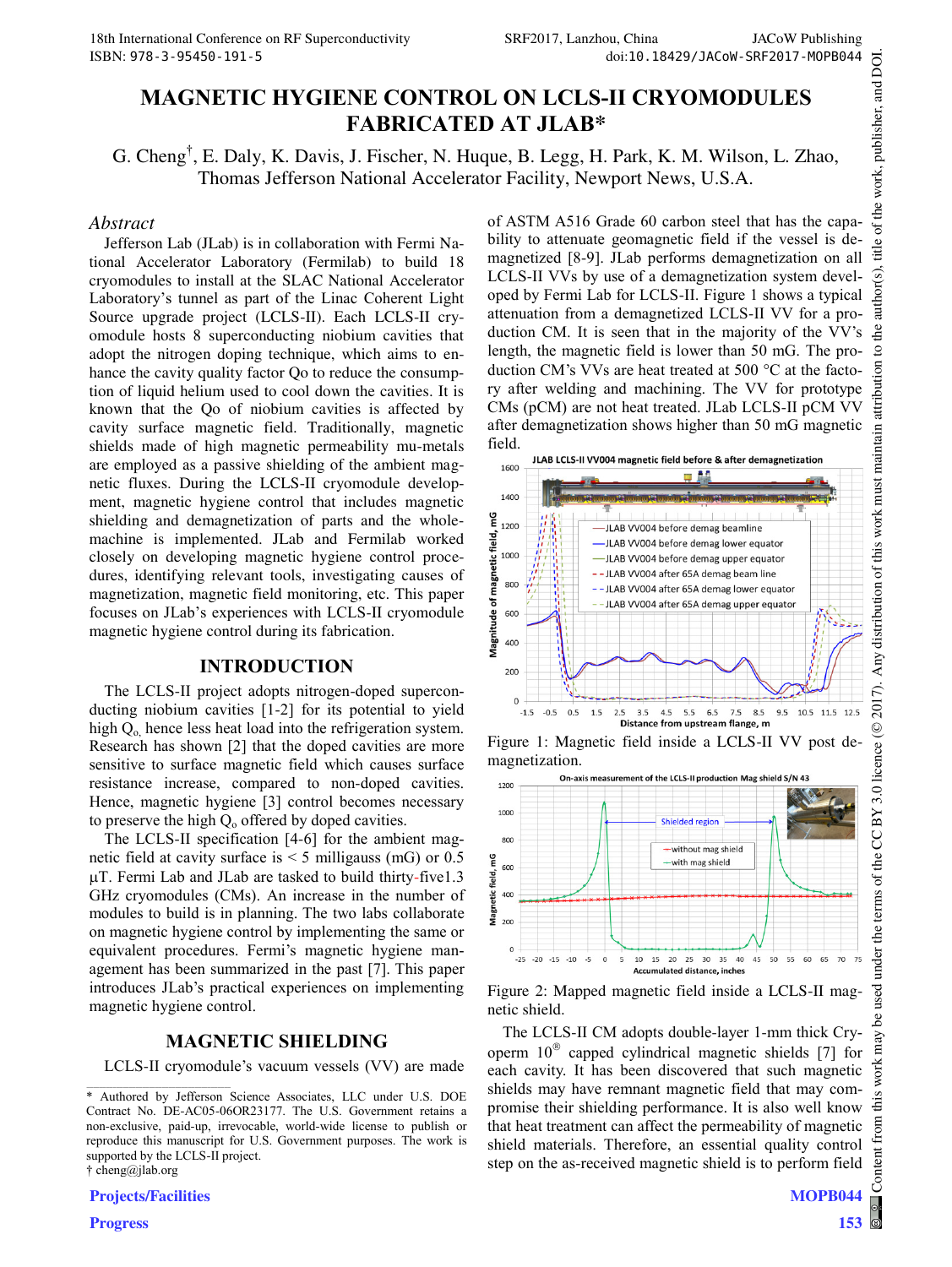mapping inside a mock-up magnetic shield. Figure 2 shows the field mapping result on one representative magnetic shield. Note the field mapping is performed at room temperature and in geomagnetic field

Basing on the results from Figs. 1 and 2, it seems that a combination of a demagnetized carbon steel VV and double-layer magnetic shields will easily attenuate the geomagnetic field down below 5 mG and thus meet the project's specification. However, parts inside the magnetic shields and in between the magnetic shields and VV may have as-built residual magnetic field or develop magnetization during CM assembly. This then demands a systematic magnetic hygiene control that the LCLS-II CM project adopts.

### **TOOLS AND INSTRUMENTATION**

### *Field Survey Tools*

The magnetic hygiene control starts with parts surface magnetic field measurement. This is performed by use of 3-axis magnetometers. There is an old Chinese idiom "To do a good job, an artisan needs the best tools". Although there are various types of 3-axis magnetometers commercially available, it is not easy to find the best one. JLab, per Fermi Lab's recommendation, used Coliy G93<sup>®</sup> magnetometers to survey cavities and other parts. Then the G93 is found to be not durable and its reading can become unreliable after repeated usage. To replace or repair such a device is very slow and difficult. JLab also used Honeywell HMR2300<sup>®</sup> for some field survey. The drawback of HMR2300 seems to be that its housing induces an offset to the reading that may mislead the judgement on whether a part meets the specification or not. JLab is trying a few other types of magnetometers. What adds to the complexity is that while surveying a localized magnetic source, the orientation of the magnetometer affects the reading significantly. This can turn the field survey into a time-consuming process if an accurate reading is pursued. For VV field mapping before and after demagnetiza-

tion, JLab developed a motor-driven system that is based on JLab's cavity bead-pull measurement system, see Fig. 3. A Labview program is used to drive the motor and sample magnetic field data at a pre-set frequency.



Figure 3: Motor-driven VV magnetic field mapping system.

For the VV, a 300-turn solenoid coil demagnetization system designed by Fermi Lab [3] is employed. To avoid winding/un-winding the 100-turn end coils repeatedly, JLab constructed a pair of mobile end coils, as shown in Fig. 4. The 300-turn coil system is also used to demagnetize CMs [10], as illustrated in Fig. 5. For the CM demagnetization, end coils are wound onto the Bayonet Box and End Cap, respectively. This demagnetization system may run at a maximum current of 65 A and is estimated [11] to be able to create 3000 G peak field inside the carbon steel wall of the VV. The system generates a relatively low peak field of 10 G along the centerline of the VV. Therefore for the low permeability parts inside the VV, if the magnetization is severe, the system may not be able to demagnetize them.



Figure 4: A mobile VV demagnetization 100-turn coil.



Figure 5:JLab LCLS-II pCM demagnetization.

For small parts, such as the Ti-SS joints on dressed cavities, clamps anchoring the helium vessels to a upper cold mass structure, tuner components, etc., JLab utilizes four types of demagnetizers: 1) a portable SPI Demagnetizer 98-269-4; 2) a DSC425-120 surface type demagnetizer; 3) a solenoidal demagnetizer run by a MPS Auto Degauss Model D220-40-3 console and 4) a 124-turn Helmholtz coil demagnetizer driven by approximately 15 A, 60 Hz AC current. The Helmholtz coil may generate a peak AC magnetic field of 370 G at edge and 83 G in the center. These demagnetizers are applied to various scenarios.

**MOPB044**

**154**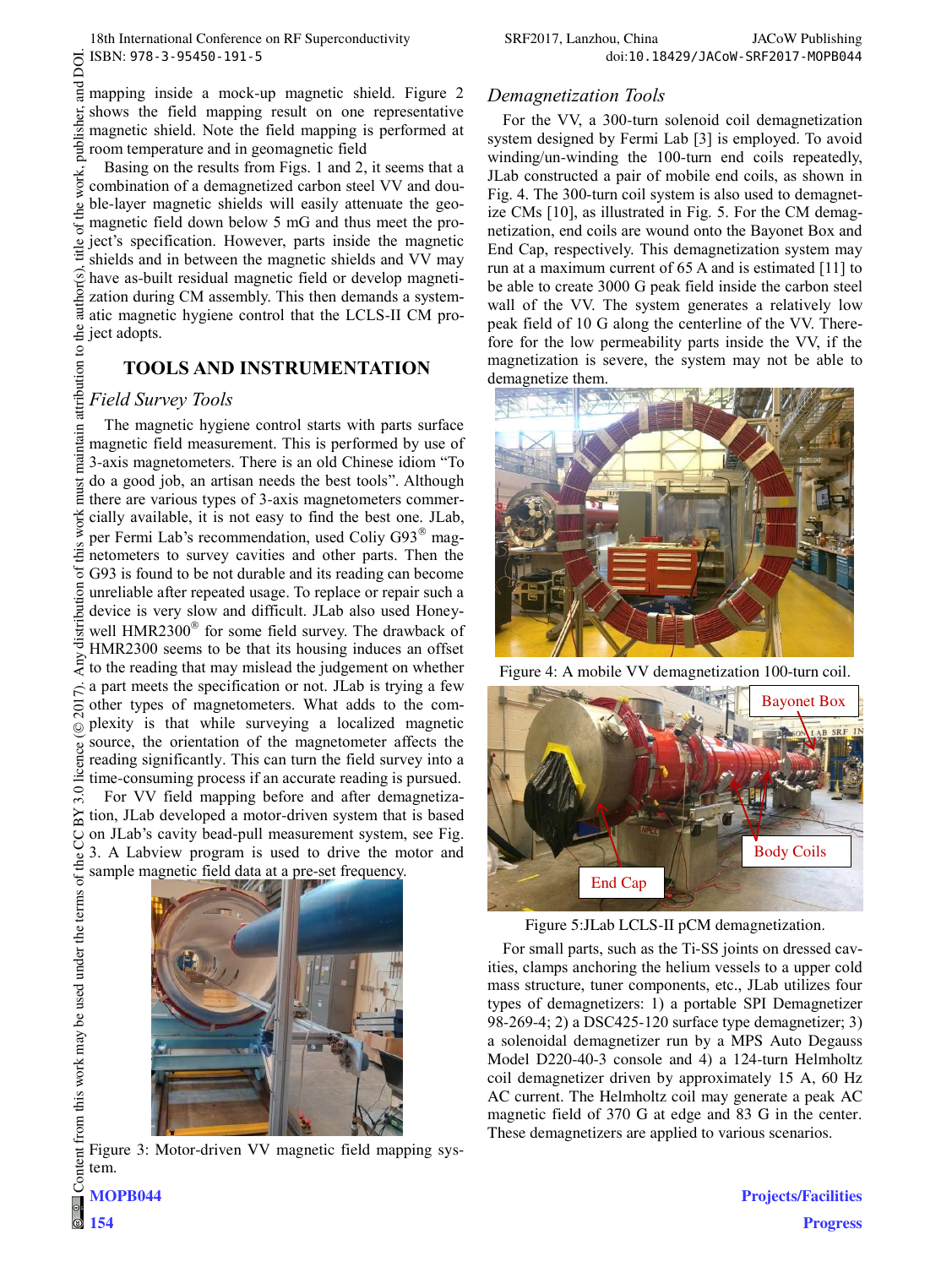### *Instrumentation*

On the pCMs, the instrumentations that are relevant to magnetic hygiene monitoring include 13 Bartington single-axis fluxgate (FG) magnetometers [7] with Mag-F cryogenic probes and multiple temperature diodes affixed to cavity cells and magnetic shields. The 13 FGs, especially the 8 that are attached to cavity cells, are monitored during the fabrication, testing and transportation of JLab pCM. On the first few production CMs, only 5 FGs are installed in between the two layers of magnetic shields to serve as the "eyes" to guide potential in-situ active cancellation [10]. For each FG mounted on a cavity, there is an adjacent temperature diode. Readings from these temperature diodes are helpful in interpreting FG data during CM testing.

### **MAGNETIZATION SOURCES**

Superconducting niobium cavities are the core of a CM. At the early stage of the LCLS-II CM project, JLab discovered that the dressed (helium vessel welded-on) cavities present high magnetic fields at the titanium-stainless steel (Ti-SS) explosion bonded joints, as well as other small parts and welds on the dressed cavity.



Figure 6: Influence of welding on cavity surface magnetic field.

Austenitic stainless steel parts theoretically shall be non-magnetic but in practice, the commonly used 304, 316 and 321 stainless steel parts are found to be magnetic. The LCLS-II team is well aware of this: therefore, specifications and procedures are developed to define components that need to be surveyed, and demagnetization is conducted on parts that fail to pass the initial evaluation.

Near the completion of their pCM, Fermi Lab noted that a few FGs readings increased to as high as 46 mG [7]. JLab was then advised to pay attention to the FG reading changes caused by CM assembly, especially welding processes. Welders are requested to place the grounding clips as close to the weld as possible. Figure 6 shows the FG readings at the cavities 5 and 8 on the day when the final welding was carried out. As can be seen, the two transverse FGs experienced noticeable changes before and after welding. Both transverse FGs read roughly 8 mG higher after welding. The increase is much lower than what Fermi Lab's pCM experienced. This shall be attributed to JLab's attention to where to ground when welding, per Fermi Lab's advice.

During CM cool down and testing, thermocurrent and flux expulsion affect FG readings. More details and discussions are given in the following paragraphs.

## **PROTOTYPE CRYOMODULE MAGNET-IC FIELD TRACKING**

The JLab pCM has been monitored throughout the fabrication stages and during the CM tests. To date, JLab pCM has been tested 3 times in December 2016-January 2017, April-May of 2017 and most recently in June of 2017, respectively. Figure 7 shows some FG data recorded. Note that:

- 1) The FGs are single-axis magnetometers so there are positive or negative numbers. The sign of the FG reading represents the orientation of localized magnet flux with respect to the axis of the magnetometer. For on-cell FGs, positive/negative sign is meaningful when investigating the flux expulsion behaviour as cavities cross niobium's critical temperature  $T_{cr}$  = 9.25K. For FGs mounted on the magnetic shields, their signs are useful when orienting the applied active cancellation magnetic field.
- 2) FG readings above 5 mG are in red. However, these single-axis FGs actually only pick up one component of the local magnetic field. So, it is not conservative to compare these FG readings directly against the specification of  $< 5$  mG, which means that the total magnitude shall be less than 5 mG. A conservative criterion would be <2.88 mG on each single axis FG, assuming the reading is duplicated in the other two orthogonal directions. On controlling the magnetic hygiene for the doped cavities that are sensitive to surface magnetic field, an As Low As Reasonably Achievable, i.e. ALARA, rule shall be observed [12].
- 3) The axial and transverse FGs on a certain cavity cell are positioned at top and bottom, respectively. Therefore, their readings cannot be used in vector sum to obtain total field magnitude. To date, there is no 3 axis magnetometer that can survive in cryogenic temperature.
- 4) The highlighted data are considered to be more of interest. The FG data after shipping test and before transitioning Tcr are highlighted. More discussions on shipping test and FG readings while transitioning are given in later paragraphs.
- 5) Please note the temperature and CM locations where the FG data are taken. In fact, when the pCM was outside of the JLab Cryomodule Testing Facility (CMTF), its longitudinal axis is 90 degrees in rotation from that of the pCM inside the CMTF. Plus, the JLab CMTF is shielded by multilayer mu-metals. When the CMTF is vacant, its field at LCLS-II beam line height was mapped and shown in Fig. 8.

**155**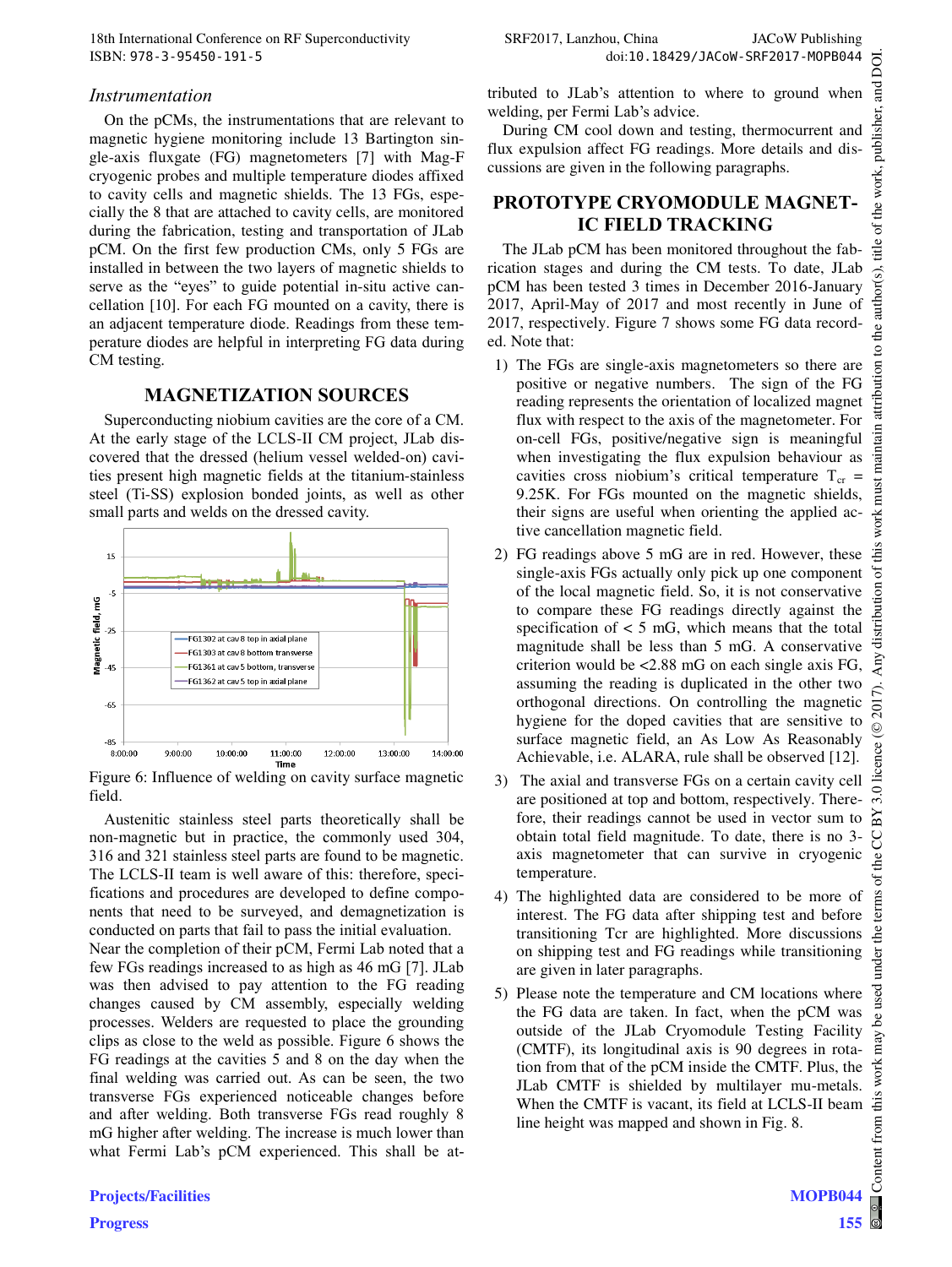|  |                |                     |               |                                  |      | $11/30$ right | 11/30 pCM     | <b>Before pCM</b>        | after pCM | <b>Before</b> | after               | After 2nd                      | pCM in CMTF pCM before |                      | pCM                                       | pCM before    |
|--|----------------|---------------------|---------------|----------------------------------|------|---------------|---------------|--------------------------|-----------|---------------|---------------------|--------------------------------|------------------------|----------------------|-------------------------------------------|---------------|
|  |                |                     |               | Cavity Cell position orientation | FG#  | before pCM    | after 65A     | cool down <sup>[2]</sup> | cool down | pCM           | shipping            | 65A                            | before re-             | transitioning before |                                           | transitioning |
|  |                |                     |               |                                  |      | degaussing    | degaussing[1] |                          |           | shipping      | test <sup>[3]</sup> | degaussing test <sup>[2]</sup> |                        | $Tcr^{[2]}$          | retest2 <sup>[2]</sup> Tcr <sup>[2]</sup> |               |
|  |                |                     |               |                                  |      | 11/30/2016    | 11/30/2016    | 12/14/2016               | 1/3/2017  | 2/22/2017     | 3/6/2017            | 4/7/2017                       | 4/10/2017              | 5/2/2017             | 6/5/2017                                  | 6/11/2017     |
|  |                |                     |               |                                  |      | <b>R.T.</b>   | R.T.          | R.T.                     | $2-4K$    | <b>R.T.</b>   | <b>R.T.</b>         | <b>R.T.</b>                    | <b>R.T.</b>            | $13-25K$             | R.T.                                      | $11-22K$      |
|  |                | 1                   | top           | axial                            | 1314 | $-5.10$       | 4.26          | 2.77                     | $-0.27$   | $-0.12$       | $-1.70$             | 4.74                           | 2.55                   | $-0.36$              | 0.86                                      | 0.41          |
|  |                | 1                   | bottom        | <i><b>Itransverse</b></i>        | 1324 | $-8.40$       | 1.29          | 0.78                     | 0.92      | $-0.20$       | 4.92                | 1.76                           | 0.5                    | 0.49                 | $-0.42$                                   | 0.86          |
|  | 4              |                     | top           | laxial                           | 1369 | 0.94          | 3.96          | 1.44                     | $-0.01$   | $-7.29$       | 4.69                | 3.2                            | 0.33                   | $-1.34$              | 0.10                                      | $-0.83$       |
|  | 4              | 1                   | bottom        | transverse                       | 1367 | 12.32         | $-1.88$       | $-2.83$                  | 0.54      | $-0.43$       | $-5.32$             |                                | $-4.91$                | $-0.66$              | $-0.50$                                   | 1.08          |
|  | 5              |                     | top           | laxial                           | 1362 | 0.00          | $-3.45$       | 0.68                     | $-0.06$   | 6.69          | 21.53               | 18.03                          | $-10.89$               | $-12.88$             | $-7.42$                                   | $-10.36$      |
|  | 5              |                     | bottom        | transverse                       | 1361 | $-9.96$       | $-2.31$       | $-4.81$                  | $-4.69$   | $-2.03$       | $-3.94$             | $-2.05$                        |                        | $-3.96$              | $-0.13$                                   | $-1.90$       |
|  | 8              |                     | top           | axial                            | 1302 | 1.46          | $-1.02$       | $-3.45$                  | 0.56      | $-0.80$       | $-4.23$             | $-4.42$                        | 2.54                   | 5.41                 | 2.30                                      | 5.00          |
|  | 8              |                     |               | bottom transverse                | 1303 | $-8.67$       | $-1.21$       | 3.11                     | $-0.04$   | $-1.48$       | $-2.54$             | $-0.92$                        | 2.94                   | $-0.93$              | 2.33                                      | 0.26          |
|  |                |                     |               |                                  |      |               |               |                          |           |               |                     |                                |                        |                      |                                           |               |
|  |                | Attached to         |               |                                  | 1372 |               |               | $-9.23$                  |           |               |                     |                                | $-8.97$                |                      | $-1.97$                                   |               |
|  | $\overline{2}$ |                     | the 2nd layer | <b>Axial FGs</b><br>pointing     | 1399 |               |               | $-5.95$                  |           |               |                     |                                | $-5.98$                |                      | $-0.82$                                   |               |
|  | 5              |                     |               |                                  | 1402 |               |               | $-2.40$                  |           |               |                     |                                | $-3.67$                |                      | $-0.55$                                   |               |
|  |                | magnetic<br>shields |               | upstream                         | 1403 |               |               | $-1.24$                  |           |               |                     |                                | $-1.45$                |                      | 0.16                                      |               |
|  | 8              |                     |               |                                  | 1405 |               |               | $-2.53$                  |           |               |                     |                                | $-1.69$                |                      | $-0.85$                                   |               |

[1] pCM was outside of the CMTF and sitting on a pair of concrete blocks

[2] pCM resides in the CMTF for testing

DOI.

 $\mathbf{S}$ 

[3] pCM sits outside of the CMTF on a pair of concrete blocks that were slightly relocated from [1]. Blocks did not move when pCM is under shipping test.

Figure 7: JLab pCM fluxgate magnetometer recorded data (units are mG).



Figure 8: Magnetic field at LCLS-II CM beam line height in a vacant CMTF. Content from this work may be used under the terms of the CC BY 3.0 licence ( $@$ Content from this work may be used under the terms of the CC BY 3.0 licence ( $\circ$ )

A few observations can be drawn from Figure 8 data:

- 1) Demagnetization on November 30, 2016 reduced the readings of 6 out of the 8 on-cell FGs. Two oncell FGs experienced slight increases.
- 2) The low ambient field inside JLab CMTF does help to reduce the FG readings further.
- 3) After the first cool down in late December 2016, JLab pCM seems to have desirable low magnetic field on cavities that are equipped with FGs.
- 4) The pCM has undergone a shipping test [13] in late February, 2017. After the shipping test, a few oncell FGs are seen to have increased readings. This indicates there is magnetization that happened during shipping. It is concerning because all LCLS-II CMs need to go through a long distance transportation to be delivered to SLAC. Jlab did try to demagnetize its pCM post shipping test at the maximum current, 65 A, twice. Limited mitigation on the FG readings is achieved.
- 5) CM cool down activates thermocurrents [10] that affect the magnetic field on the cavity cells, as manifested by the on-cell FG data. Jlab pCM has experi-

enced 3 cooldowns at different cool down rates. It is seen from the FG data that cool down rate affects generation of thermocurrents and thus the magnetic field on cavity surfaces.

6) When the cavities are transitioning  $T_{cr}$ , magnetic fluxes are expelled due to Meissner effect. The expelled magnetic fluxes affect the on-cell FG readings. Figure 9 shows the FG and on-cell temperature diodes, i.e. SRFTDs, readings during the most recent cooldown. As can be seen on June 11, 2017, there are abrupt changes on FG readings that can be attributed to flux expulsion while the cavities are transitioning to superconducting. It is said that fast cool down rate during the transitioning helps to enhance flux expulsion. That research topic is beyond the scope of this paper.



Figure 9: On-cell FG and diodes readings during the most recent JLab pCM cooldown.

The pCM magnetic hygiene would rather be judged by on-cell FG readings taken right before the moment when cavities transcend the  $T_{cr}$  since flux expulsion will change the magnetic field on the exterior surfaces of the cavities.